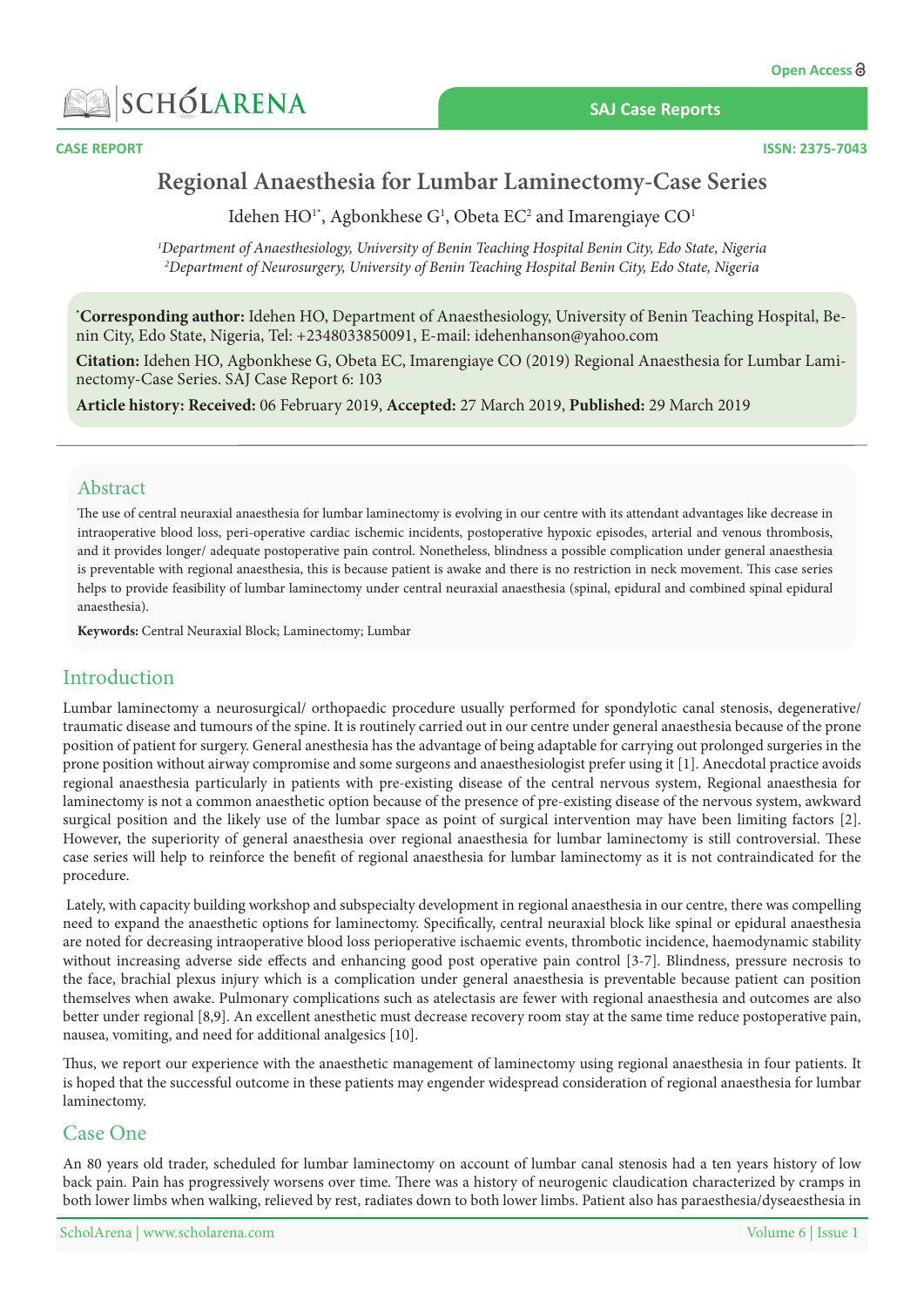both limbs and all over the body. She reported constipation but no urinary sphincter problem. She had a fall while carrying heavy load on her head many years ago but was only briefly hospitalized. There is no anterior neck swelling breast lump or any swelling elsewhere.

There is a history of chronic cough for more than 40y but no associated weight loss. No haemoptysis, occasionally improved by inhalers and produces mucoid yellowish sputum.

Examination revealed an elderly woman, chronically ill looking, coughing, afebrile, not pale or cyanosed, nil pedal oedema and not dehydrated. Central nervous system; her Glasgow Coma Scale was 15 with normal mental state and cranial nerves but with bilateral immature cataract. Cardiovascular system; pulse rate 80beats per with minute normal volume, blood pressure (BP) 145/80mmHg, heart sounds 1 and 2 heard but no murmur. Respiratory system; respiratory rate 17 cycles per minute, not dyspnoeic, trachea central, breath sounds vesicular but with crepitations in both the right middle lung zones and left lower lung zones. Airway, good neck flexion and extension, adequate mouth opening, Mallampatti 2. Back; there was no rash, swelling, scar or deviations of the spine. A diagnosis of COPD with superimposed chest infection in a patient with lumbar canal stenosis with caudal equina compression was made.

Laboratory results; Hct-33%, ECG revealed no abnormality while Echocardiography showed an ejection fraction of -66%, Lumbosacral spine MRI revealed  $\mathrm{L}_{2/3}$ ,  $\mathrm{L}_{3/4}$ ,  $\mathrm{L}_{4/5}$ ,  $\mathrm{L}_{5}/\mathrm{S}_{1}$  posterior disc bulges with ligamentum flavum hypertrophy at same level but worse at  $L_{3}/_{4}$ ,  $L_{4}/_{5}$ . Resulting in canal stenosis and thecal sac compression with lateral recess stenosis and exit foramina stenosis.

Patient's chest X-ray revealed basal pulmonary changes suggestive of non-kock's infection while sputum culture yielded no growth. Patient was subsequently placed on tabs levofloxacin 500mg daily for 10 days, seretide inhaler 1 puff (200µg) morning and evening. Patient was to be reviewed after the above treatment for fitness for anaesthesia and surgery. After 10 days of treatment, the cough had stopped and the chest was clinically clear.

In the theatre, baseline vital signs were taken and recorded, the heart rate was 86 beats per minute, blood pressure 134/70 mmHg, and  $\mathrm{SpO}_2$  97% in room air. The laminectomy was to be done using combined spinal epidural anaesthesia using two needle techniques. Intravenous access secured using 16G cannula and preloaded the circulation with 500ml of normal saline. With the patient in sitting position on the trolley, lower back was aseptically cleaned.  $\text{L}_1$ ,  $\text{L}_2$  intervertebral space was located and infiltrated with 2ml of 1% lidocaine, epidural space located using loss of resistance to air technique with a size 18G Tuohy needle and 2cm of the epidural catheter was left in the epidural space. Spinal anaesthesia was done at  $L_4L_5$  intervetebral space using 2.0ml of 0.5% bupivacaine and 2mg dexamethasone. Patient was placed supine for 10 minutes for the spinal anaesthesia to reach its maximum block height. Monitoring was done every minute for the first 5 minutes and subsequently every five minutes. Maximum block height reached was of  ${\rm T}_{\rm s}$  before she was repositioned prone on the operating table with the thoracic and pelvic support to encourage venous return.

Surgery commenced and 90minutes into surgery, epidural was activated with 5ml aliquot and a total 10ml of 0.5% plain bupivacaine and 10mg pethidine was administered. Surgery lasted about 2 hours 10 min and was well tolerated by the patient. No complain of intraoperative discomfort by the patient. The estimated blood loss was 350ml, patient received about 2.5 liters of crystalloid. Intraoperatively vital signs pulse rate ranged between 66-101bmp, blood pressure 80-140/60-95mmHg, SpO<sub>2</sub> 98-100%. At the end of surgery, patient was returned to the supine position and 10ml of 0.25% plain bupivacaine and 10mg of pethidine was administered via the epidural catheter for post operative analgesia and the epidural catheter was removed. The sensory and motor functions were assessed every hour for the first 12 hours. Patient regained full motor function and pain sensation (4 hour and 6 hour respectively) after the end of surgery.

## Case Two

A 55 years old nurse who complained of waist pain of 6 years duration which was sudden in onset and first noticed after clearing the grasses in her compound. Pain is continuous and radiates to the buttock and vulva. There are associated cramps, paresthesia and neurogenic claudication. Her claudication distance is about 50m and there is associated weakness of both lower limbs. No neck pain but has bilateral brachialgia but without clumsy hands. There is no history of chronic coughs or contact with an index case of tuberculosis. No weight loss or constipation or anterior neck swelling, no breast or swelling elsewhere. Symptoms have progressively worsened till date. She is a known hypertensive diagnosed 7 years ago, compliant with medications (amilodipine, lisinopril) and no hospitalization for any complication. She reacts to syrup benylyn with codeine which manifest as restlessness.

On examination of the patient she is a middle age woman, in painful distress, afebrile, not pale or jaundiced. CNS GCS 15, normal mental state and cranial nerves. Clinical impression was that of Tandem Canal Stenosis with cervical radiculopathy and lumbar spondylolisthesis. Central nervous system; patient was conscious and alert, oriented in Time Place Person, no cranial nerve deficit. Cardiovascular system; pulse rate 80bpm normal volume, blood pressure 130/80mmHg, heart sound 1 and 2 heard but no murmur. Respiratory system; respiratory rate18cpm not dyspnoeic, trachea central, breath sounds vesicular with added sounds in both lower long zones. Airway; good neck flexion and extension, adequate mouth opening, Mallampatti 2. Lower back; there was no rash, swelling, scar or deviations of the spine.

Laboratory results were Hct of 32%. lumbospinal MRI  $L_4$ , disc prolapsed with  $L_4$ , and  $L_3/L_4$  ligamentum flavum hypertrophy.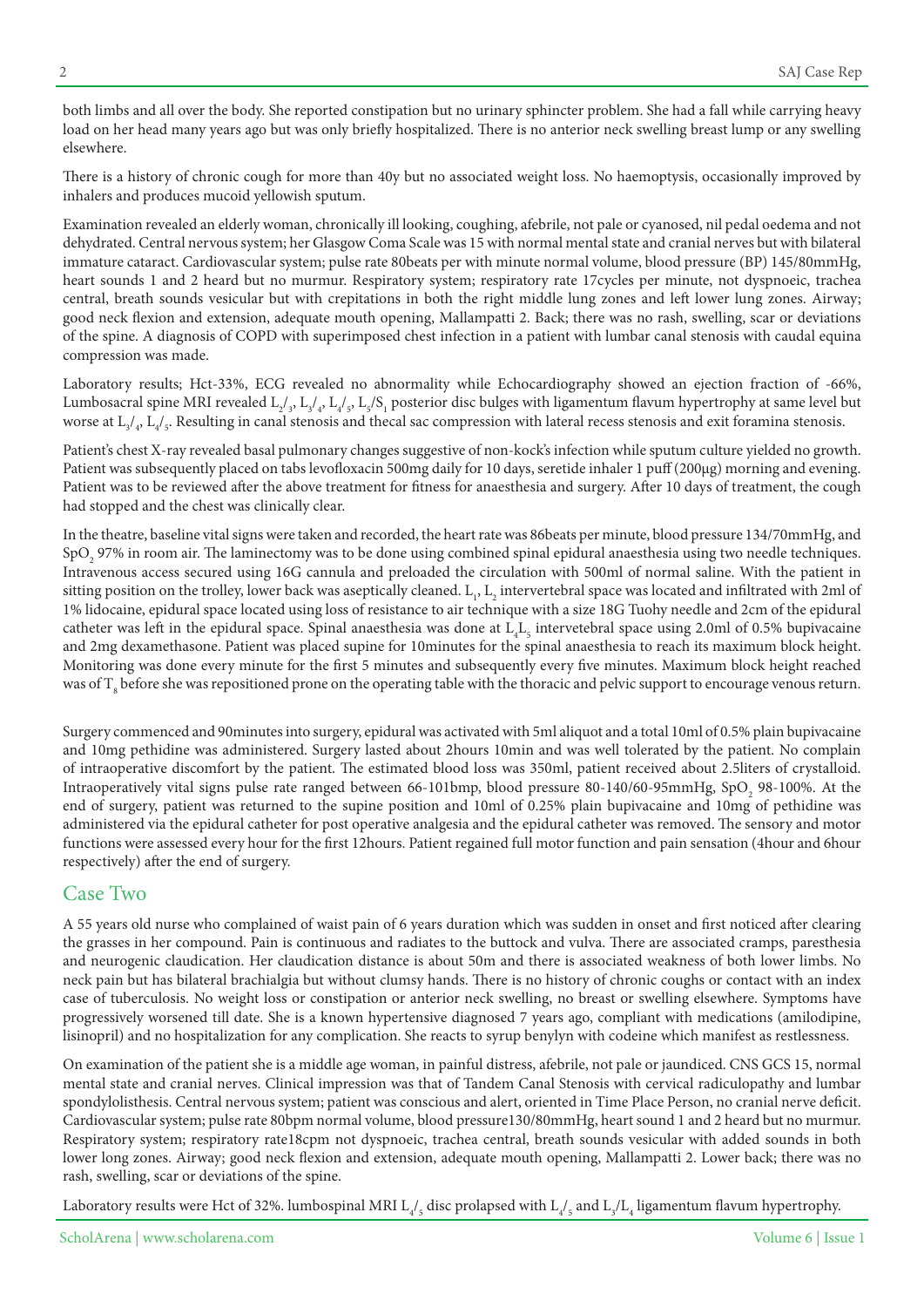${\rm L}_4$ /<sub>5</sub> spondylolisthesis. Lumbo-spinal X-ray showed  ${\rm L}_4$ /<sub>5</sub> instability. Plan was  ${\rm L}_4$ /<sub>5</sub> decompression with pedicle screw fusion.

In the theatre, ECG leads were applied and baseline vital signs were taken and recorded, heart rate 86bpm, blood pressure 144/99mmHg, SpO<sub>2</sub> 98% in room air. Intravenous access was secured using 16G cannula and the circulation was preloaded with 500ml of normal saline. With the patient in sitting position on the trolley, lower back aseptically cleaned.  $L_i$ ,  $L_i$  intervertebral space located and infiltrated with 2ml of 1% lidocaine, epidural space located using loss of resistance to air technique with a size 18G Tuohy needle. 2 cm of the epidural catheter was left in the epidural space. Spinal anaesthesia was established using 2ml of 0.5% heavy bupivacaine. Maximum sensory block height was  $\rm T_{\rm g}$ . Intravenous pethidine 10mg was given as patient assumed the prone .position

Surgery commenced and at 105minutes into surgery, epidural was activated with 10ml of 0.5% bupivacaine with two additional topped up. Surgery lasted 4hours and 10min and was well tolerated by the patient; estimated blood loss was 200ml, patient received about 3liters of crystalloid. Intraoperatively vital signs pulse rate which ranged between 86-110 bmp, blood pressure 90-150/60-100mmHg, SpO<sub>2</sub> 98-100%. At the end of surgery, patient was returned to the supine position and 10ml of 0.25% of plain bupivacaine and 10mg of pethidine was administered for post operative analgesia and the epidural catheter was removed. The sensory and motor function were assessed every hour for the first 12 hours. Patient regained full motor function and pain sensation (4 hour and 8 hour respectively) after the end of surgery.

### Case Three

We EA, a 32 year old male presented with complaints of lower back pains of one month duration. Lower back pain started when he was in a bus that suddenly moved from its stationary position in his sitting position. Pain was severe, sharp in nature, constant, radiated down both lower extremities to the soles of the feet (right>left), worsened by movement, temporarily relieved by rest and analgesics. There was associated constipation and erectile dysfunction but no urinary incontinence. There was associated weakness in both lower limbs which has progressively worsened as he ambulates with a stick. He presented to a private hospital and was referred to our facility. On examination at presentation, an impression of acute cauda equina syndrome secondary to  $L_{3}/L_{4}$  disc prolapsed was made and he was booked for  $L_y/L_4$  micro-disectomy. There was no history of inter-current medical disease. No previous history of anaesthesia or surgery.

On examination, a young man not in any obvious distress, afebrile, not pale, anicteric, acyanosed, not dehydrated and no pedal oedema. Central nervous system examination, patient was conscious and alert, well oriented in Time Place Person with decreased muscle tone and power in the lower limbs. Respiratory system examination revealed a respiratory rate of 18cpm, good air entry bilaterally; breath sounds were vesicular in all lung zones. Airway, good range of neck movement, inter-incisor gap of 6cm, thyromental distance 6cm, sternomental distance14cm and Mallampatti 1. Abdomen, flat moves with respiration, soft no area of tenderness no organomegally. According to American Society of Anaesthesiologist he was assigned ASA 1. All the investigations were all within normal values (FBC, E/U/Cr). Plan was to group patient's blood and cross match 2 units of screened blood, nil per Os from midnight; patient was counselled on anaesthetic technique (Combined Spinal Epidural anaesthesia)

On the day of surgery, patient was transferred to the theatre lying supine on a trolley with multi-parameter monitor attached. The baseline vital signs were PR 84bpm, BP 146/93 $\rm mmHg$ , SpO $_{\rm 2}$  100%. Intravenous access was secured using a size 16G cannula on the right arm and another 18G cannula on the left arm and he was preloaded with 15 ml/kg of normal saline. In the sitting position lower back aseptically cleaned. Spinal anaesthesia was established at  $\rm L_2/L_3$  intervetebral space using 3mls of hyperbaric bupivacaine and 15mg of pethidine. Patient was returned supine slowly and left for 10 min. Monitoring was done every minute for the first 5 minutes and subsequently every five minutes. Maximum block height was assessed to be at  $T_{\varsigma}$ , Patient was then repositioned and placed in the prone position on the operating theatre Table. Intraoperative vital signs were PR 60-80 bpm, BP 100-140/60-90 mmHg,  $\mathrm{SpO}_2$  on room air 96-100%. Surgery lasted 2 hours with no intraoperative discomfort. Estimated blood loss was 300ml, urinary output of 350mls over 3hours. The patient immediate post operative vital signs were PR 60bpm, BP 118/69mmHg, SpO<sub>2</sub>; 98% in room air. He was subsequently repositioned supine on the trolley and transferred to the recovery room. Time to first analgesic request was at the second hour post operatively and regained motor function after 4 hours, there was no neurological sequelae.

#### **Case Four**

A 48 years old female presented with a 5 months history of right lower limb pain. She assisted in lifting her sick mother before illness started. Pains worsen gradually, insidious in onset; it involved the calf, hamstring and lateral side of the foot. Pain was aggravated by prolonged sitting and walking but relieved by kneeling and lying down. There was associated weakness and cramps of the limb. Patient was not constipated nor retained urine. She was subsequently billed for lumbar laminectomy on account of lumbar canal stenosis.

She is a known hypertensive diagnosed three years ago and has been compliant with her medications. She is currently on both tabs amlodipine 5mg, propranolol 25mg daily. She is a known Gastro-esophageal reflux disease patient on suspension Gestid10ml TDS and Omeprazole 20mg daily and also on tabs somastatin 20mg daily for hypercholesterolemia.

She had appendectomy done 1985 under GA, Caesarean Sections in 1995 and 2000 respectively both where under GA. Had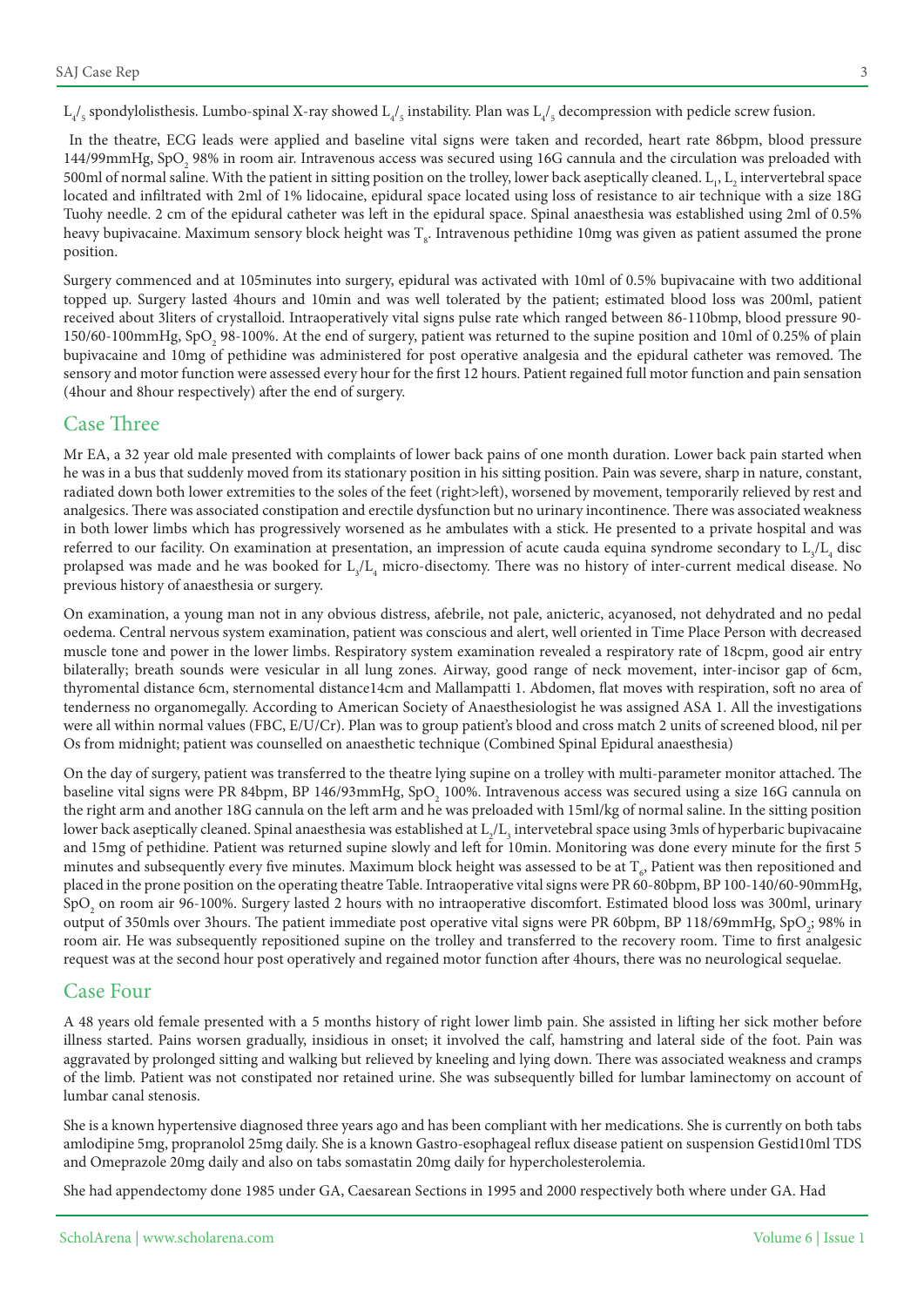myomectomy done in 2009 under GA, Carpal tunnel release done under regional anaesthesia (bier's block)? There were no sequelae under anaesthesia for previous surgeries; she had blood transfusion in the past with no transfusion reaction. There is no loose tooth or use of denture. Patient reacts to fluoroquinolones but no food allergies. She occasionally drinks alcohol but does not use tobacco in any form. There is no history of cough, catarrh, chest pain and fever.

On examination, patient was conscious, afebrile, not pale, anicteric, acyanosed, nil pedal oedema and not dehydrated. Central nervous system; patient was conscious and alert, oriented in TPP, no cranial nerve deficit. Cardiovascular system examination revealed a pulse rate of 80bpm, normal volume. Blood pressure was 130/80mmHg, heart sounds 1 and 2 heard but no murmur. Respiratory system; respiratory rate18cpm not dyspnoeic, trachea central, breath sounds vesicular with added sounds in both lower long zones. Airway; good neck flexion and extension, adequate mouth opening, Mallampatti 11. Back; there was no rash, swelling, scar or deviations of the spine.

Laboratory results; Hct-40% ECG revealed borderline abnormality while Echocardiography (normal with EF-57%), Lumbosacral spine MRI done revealed mildly straightened lumbar spine, reduced signal intensity at  $L_{3}/L_{4}/$   $L_{5}/$  S<sub>1</sub> intervetebral discs with central herniation posteriorly, spinal canal stenosis and lateral recess stenosis. Chest X-ray (PA) revealed atypical pneumonia. Challenges were hypertensive heart disease, GARD and atypical pneumonia

In the theatre, baseline vital signs were taken and recorded, heart rate 86bpm, blood pressure  $144/99$ mmHg, SpO<sub>2</sub> 98% in room air. Intravenous access secured using 16G cannula and patient circulation preloaded with 500mls of normal saline. With the patient in sitting position on the trolley, lower back was aseptically cleaned.  $\text{L}_1$ ,  $\text{L}_2$  intervertebral space located and infiltrated with 2ml of 1% lidocaine, epidural space located using loss of resistance to air with a size 18G Tuohy needle and 2cm of the epidural catheter was left in the epidural space. Epidural was activated with 15ml (5ml aliquot) of 0.5% plain bupivacaine and 8mg of dexamethasone. Sensory block was achieved in 5min and 10mg of intravenous pethidine was given as patient assumed the prone position.

Surgery commenced and after 1 hour 45minutes into surgery, epidural anaesthesia was topped up with 10ml of 0.5% plain bupivacaine and 10mg of pethidine. Surgery lasted about 4 hours and 10 min and was well tolerated by the patient; estimated blood loss was about 200ml, patient received about 3liters of crystalloid. Intraoperatively vital signs pulse rate 86-110bmp, blood pressure 90-150/60-100mmHg, SpO<sub>2</sub> 98-100%. At the end of surgery, the patient was returned to the supine position and 10ml of 0.25% and 10mg of pethidine were administered for post operative analgesia and the epidural catheter was removed. Patient regained full motor function and pain sensation (4hour and 8hour respectively) after the end of surgery.

## Discussion

These case series demonstrates that central neuraxial block (spinal, epidural, combined spinal epidural anaesthesia,) can be used for lumbar laminectomy. However, the use of central neuraxial blocks has not been a common technique in our or other centres in Nigeria. Just as some authority believes that general anaesthesia is the method of choice for spine procedures [9]. Conversely, regional anaesthesia which seem recent/novel have been used for laminectomy as far back as seven decades but the preference for general anaesthesia may either be related to the lack of familiarity with the use of RA in such procedures or may reflect the uncertainty concerning the potential risks and complications incurred when surgeries involving the spine are performed  $[2,10]$ .

Nevertheless, the choice among the two techniques seems controversial. However, each of the techniques has its own merit/demerit. Central neuraxial blockade is cost effective, reduces postoperative pain, nausea, deep venous thrombosis and blood loss, stable intraoperative hemodynamics and improved patient satisfaction. This is not without its downside, like inability to immediately assess neurological function postoperatively because of residual effect of central neuraxial blockade which may also obscure the signs and symptoms of epidural haematoma.

Nonetheless, epidural anaesthesia alone can be used for laminectomy while monitoring neurological functions. This involves blocking segment of dermatomes that covers the operative site alone while sparing the non-operative sides. This phenomenon has been used for lumbar laminectomy when intra-operative monitoring of the motor and sensory component of the lower extremities is needed [11]. This was possible because  $T_c$ -L<sub>2</sub> spinal segments were blocked excluding those of the lower spinal nerves that are caudal to  $L_2$ . Intraoperative monitoring of motor component will not be possible with spinal or combined spinal epidural anaesthesia. This is because, it anaesthetises the lower lumbar and sacral segments and the possibility of assessing motor function is lost.

The merits of general anaesthesia are, secures airway in awkward prone position, one can immediately assess neurological function postoperatively. There is no risk of developing spinal hematoma as a result of the anaesthetic technique used and if this occurs the symptoms are not marred. However, it causes elevation of blood pressure and heart rate with the complications associated with endotracheal intubation.

Epidural anaesthesia when compared to general anaesthesia has decreased blood loss during lumbar spine surgery the likely mechanism for these reduced blood loss in spinal anaesthesia is by sympathetic blockade which results in vasodilatation and hypotension  $[12,13]$ .

Secondly, because patient is breathing spontaneously, this result in lower intra-thoracic pressure and less distension of the epidural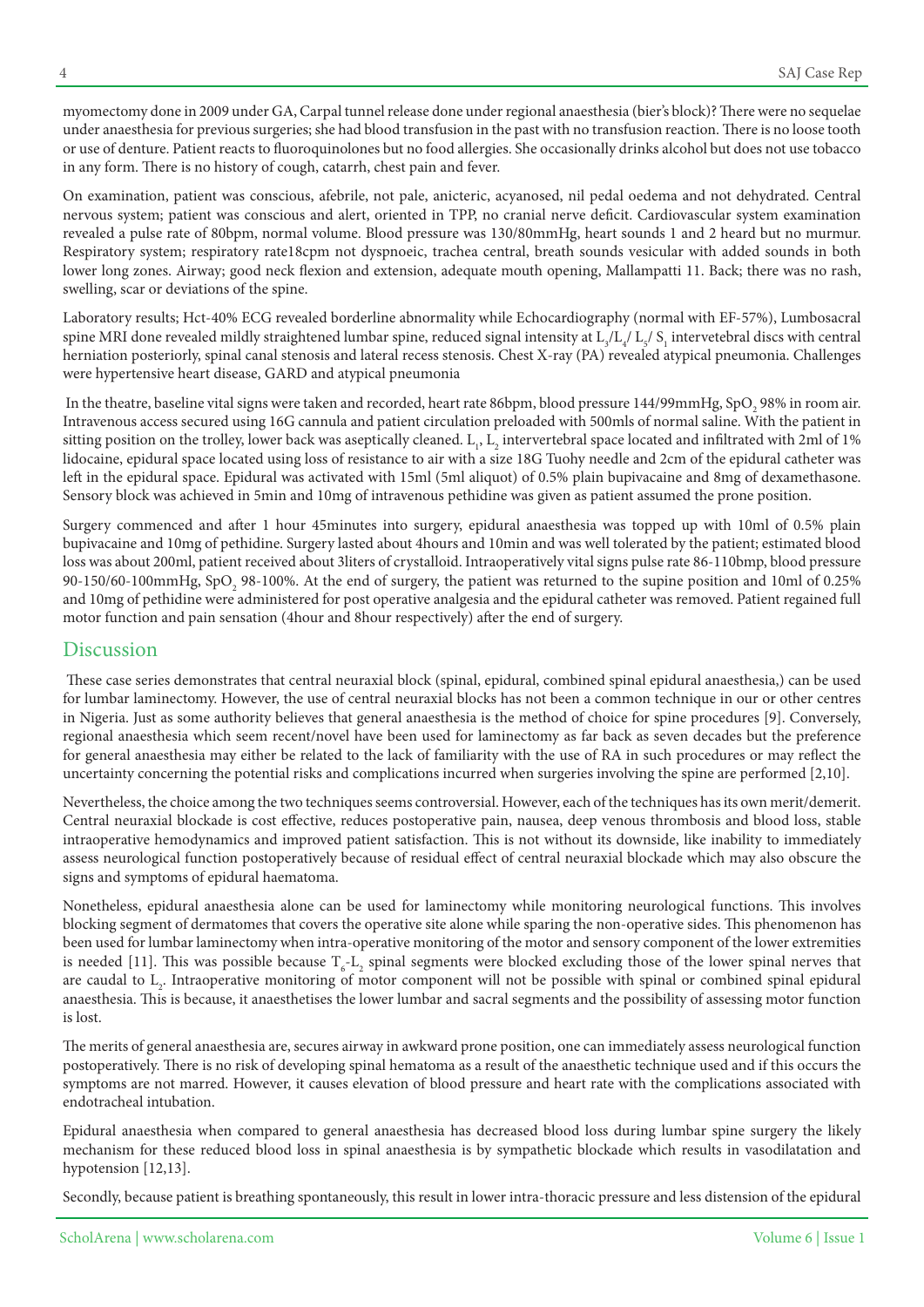veins with resultant decrease in blood loss. Finally, preloading with crystalloids helps to reduce the number of red blood cell loss because of haemo-dilution. The decreased blood loss during SA contributes to the lower surgical time because of clearer operating field.

There is a usually less significant haemodynamic change with regional technique, Atari, et al. compared spinal and general anesthesia for spinal surgeries in 72 patients and found that intra-operative mean arterial pressure changes and heart rate changes were significantly less in spinal anesthesia group. Surgeon's satisfaction was significantly more in the spinal anesthesia group [6].

Other authors have also found that regional technique reduces the side effect profile and better patient satisfaction. In a retrospective study, Greenbarg, et al. showed the superiority of epidural anaesthesia over general anaesthesia for spine surgery because of lower injectable narcotic requirement, incidence of post operative urinary retention, provided satisfactory anaesthesia and allowed test of lower extremity motor function [12]. They concluded that epidural bupivacaine anesthesia is an effective, well tolerated technique with several potential advantages, and an acceptable incidence of complications, as compared with general anesthesia with endotracheal intubation.

Works by Sadrolsadat, et al. is one of the few studies that observed that surgeon's satisfaction was better when using general anaesthesia compared with spinal anaesthesia for herniated lumbar disk surgery [14]. Surgeon's satisfaction was assessed using the amount of blood in the surgical field, patient's muscular relaxation and the possibility of assessing neurologic status immediately after the operation. The tool used for assessing surgeons satisfaction was skewed in favour of patients undergoing general anaesthesia, since the motor function following spinal anaesthesia might not have fully recovered as at the time the assessment was done. It is pertinent to note that a different outcome could have been seen if general anaesthesia was compared with epidural anaesthesia because epidural causes limited motor blockade.

In these case series, patients were particularly satisfied because they were not put to sleep. Despite the evidence provided by this series that lumbar laminectomy can be done using regional technique. Some surgeons are not comfortable for any particular reason in using this technique for laminectomy in our setting. On would have thought that their previous experience with the .coperating conditions with regional technique might have influenced their decision, however this is not the case.

In choosing regional technique for laminectomy, there are factors that will influence the type; these are duration of surgery, type of procedure, speed of surgeons and consent or request of the patient. Surgeries lasting less than 2 hours are best suited for spinal anaesthesia, which has an accurate end point or high success rate but with limited post operative analgesic effect when compared to epidural [8]. Type of surgery has a direct relationship to duration of surgery for example single vertebra laminectomy or discectomy can be successfully done using spinal anaesthesia. Nevertheless, procedures like multiple vertebral laminectomies with or without stabilization are best done with epidural anaesthesia or combined spinal epidural, because of the possibility of exceeding the duration of spinal anaesthesia. Finally, patient decision should be respected; patient's morbid fear of general anaesthesia can be another indication for the use of regional technique

The different central neuraxial anaesthesia techniques for lumbar laminectomy are associated with some differences in clinical outcome. Combined spinal anaesthesia (CSE) or spinal anaesthesia alone has the advantage of providing a dense form of block compared to epidural anaesthesia alone that blocks mainly sensory modality with minimal motor effect. Patients under epidural anaesthesia may experience some form of discomfort during extreme retraction of para-spinal muscles, which is most unlikely under CSE and spinal anaesthesia.

The significance of regional anaesthesia cannot be over emphasized particularly when epidural was combined with general anaesthesia; the combination of epidural and general anaesthesia was superior to general anaesthesia alone for elective lumbar spine surgery [10]. Despite these, it is imperative to note that regional anaesthesia still has some challenges but they are few which can be a failed block, patient discomfort. Failed block can be managed by assessing the level of block/adequacy before patient is placed prone before the commencement of surgery. Secondly, positional discomfort can be managed with low dose intravenous opioids, as demonstrated in this case series. It is therefore our desire, that regional anaesthesia for laminectomy is adopted as the first choice technique if there are no contraindications. It isn't a new technique; one of the earliest reports was in 1959 [2]. However, patient selection is important in choosing who will benefit maximally from the use of it.

## Conclusion

This is a case series that showed the use of different central neuraxial techniques singly or in combination for lumbar laminectomy. Regional anaesthesia should therefore be encouraged and considered as an alternative to general anaesthesia because of its satisfactory results.

### References

1. Cucchiara RF, Michenfelder JD (1990) Clinical Neuroanesthesia. London: Churchill Livingstone; Vertebral column and spinal cord surgery; pp. 325-50.

2. Ditzler JW, Dumke PR, Harrington JJ, Fox JD (1959) Should spinal anaesthesia be used in surgery for herniated intervertebral disk? Anesth Analg 38: 118-24. 3. Pierce JT, Kositratna G, Attiah MA, Kallan MJ, Koenigsberg R, et al. (2017) Efficiency of spinal anesthesia versus general anesthesia for lumbar spinal surgery: a retrospective analysis of 544 patients. Local Reg Anesth 10: 91-8.